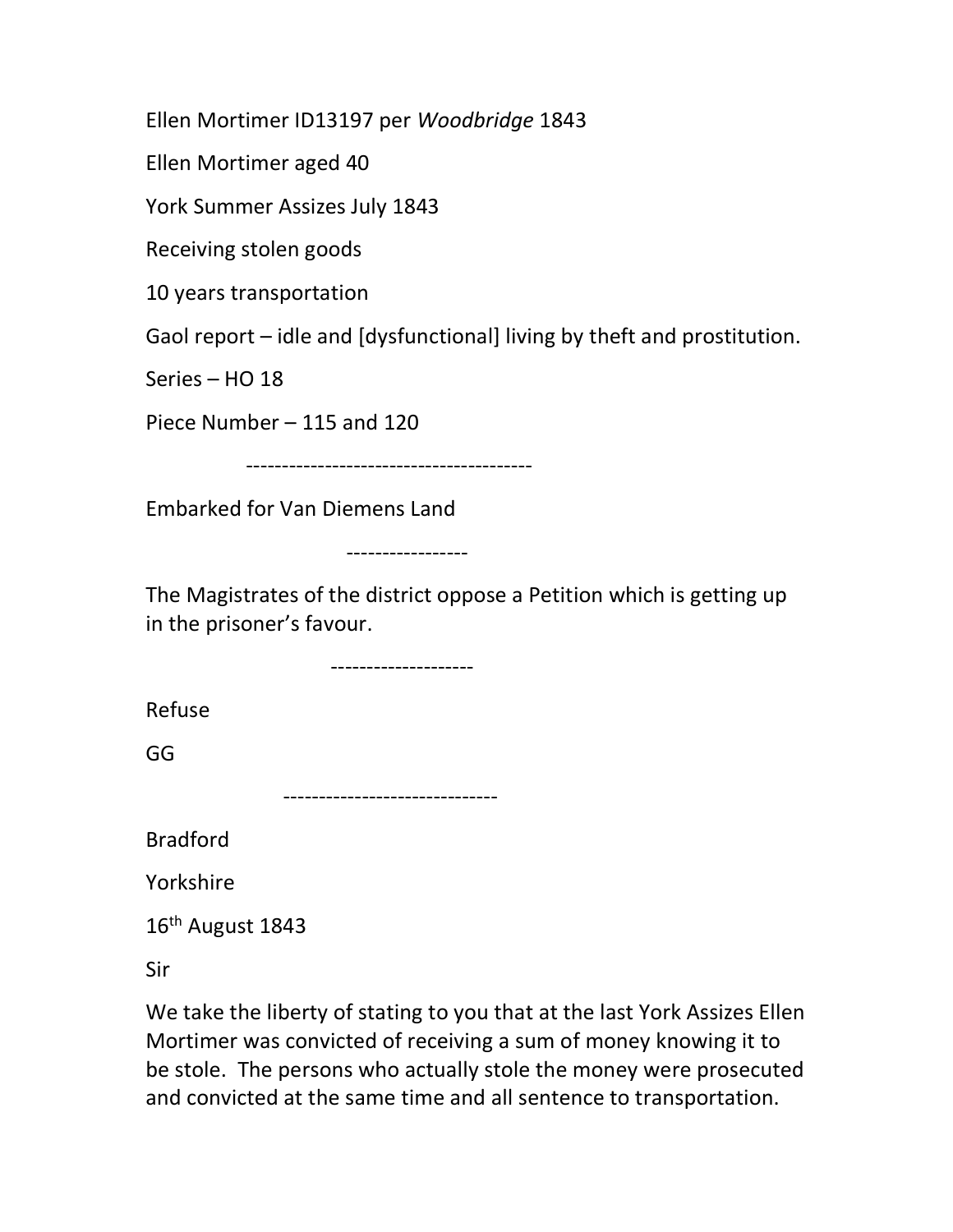Two Petitioner – one at Bradford and the other at the village of Idle – have been gotten up and signed by a number of the inhabitants of these places in favour of Ellen Mortimer and as we think very undeservedly .

This is certainly her first conviction for felony but we are informed by our Police that for the last three years has kept a most disorderly Beer House – notorious for the reception of thieves and prostitutes and had been convicted for THIS offence.

Mr Justice Caswell in his address to the Grand July strongly [ ] upon this women's conduct.

We are also informed that all the prisoners save one, lived in the same building with Ellen Mortimer and were her tenants or lodged with her.

We have the honour to be

Sir

Your Most obedient servants

JP Tempest

Thomas Faley

John Rand

All Magistrates for the West Riding of Yorkshire.

To The Right Honourable Sir James Graham Her Majesty's Principle Secretary of State for the Home Department.

The humble Memorial of the undersigned inhabitants of Idle in the West Riding of the county of York.

Sheweth

That at the York Summer Assizes just concluded, MARY WISEMAN, ELIZABETH NORMINGTON, HARRIET McDONOUGH, ELIZABETH JONES, MARY ANN BRICE, GEORGE SMITH, SAMUEL WILKINSON and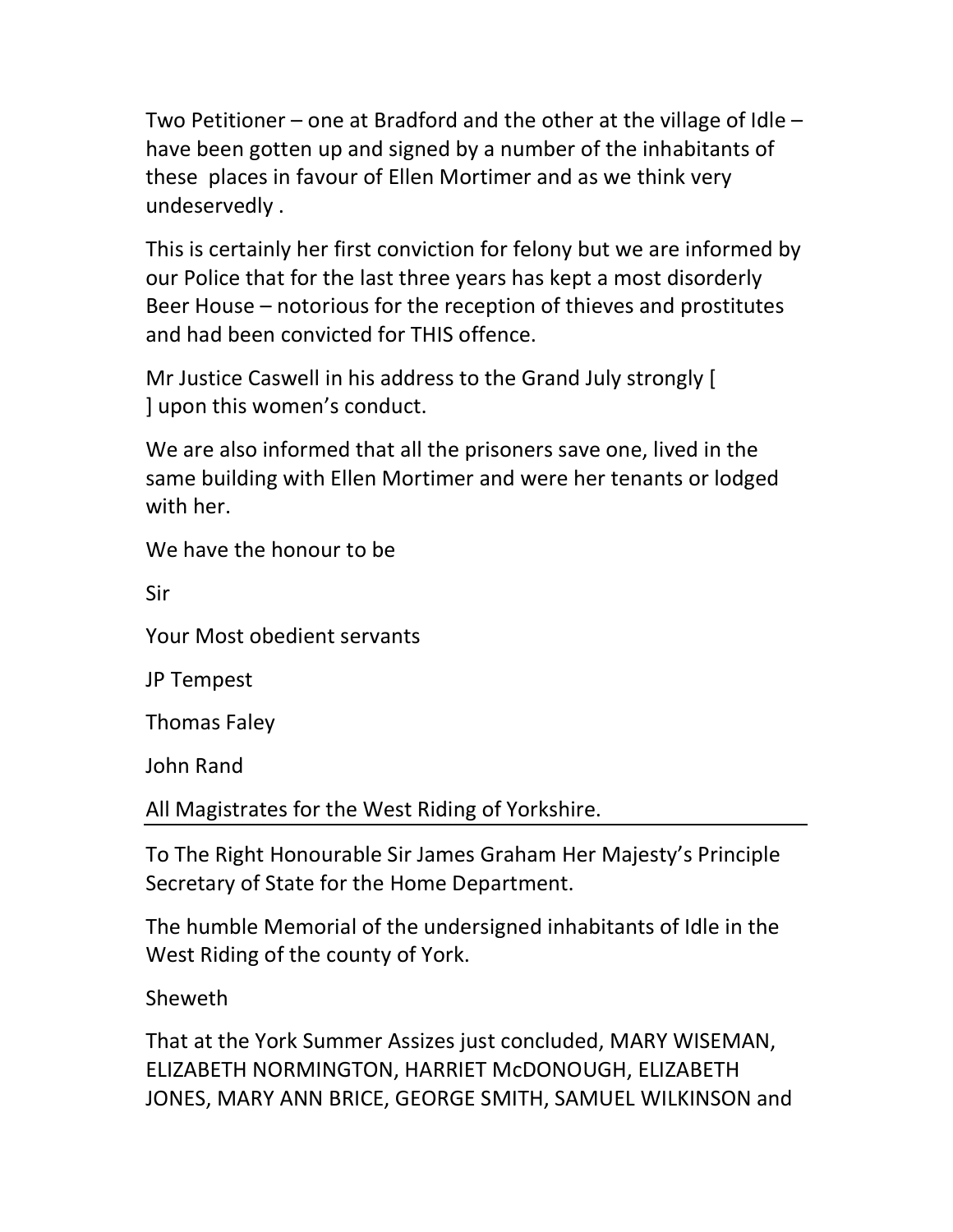THOMAS ROBINSON were found GUILTY of stealing at Bradford, on the fifth day of May last – from the person of Benjamin Popperwell of Guisley near Idle aforesaid 4 £5 notes, and ten shillings and ELLEN MORTIMER was found GUILTY of having received the same knowing they had been stolen.

That two of the above named prisoners were sentenced to be transported for 15 years and the others, including the said ELLEN MORTINMER to be transported for 10 years.

That the said ELLEN MORTIMER is the daughter of the last JOSHUA MORTIMER who resided for several years in Idle upon a farm of about £100 a year and filled several years the office of Overseer of Idle. That he died about 8 years ago when the said ELLEN MORTIMER succeeded him in his farm (which was rented of W.R.C. STANSFIELD of ESHOLT HALL near the place M.P.) and continued to hold it till about three years since, when having purchased some cottages at Bradford she removed thither.

That the said ELLEN MORTIMER is about 40 years of age and during the 20 years she resided in Idle, she was of honest reputation and was never charged or suspected of dishonesty before the commission of the said offence.

That the said ELLEN MORITMER about 8 years since had an attack of lunacy and at other times had been disordered in intellect.

Your Memorialists therefore humbly pray that an account of the previous good character of the said ELLEN MORITMER she may not be transported out of this Country but that her sentence may be commuted to imprisonment in the London Penitentiary.

And your Memoralists will ever pray.

Henry Garth – Constable

William Stansfield – Constable and Manufacturer

Josuha Banister – Constable and Joiner